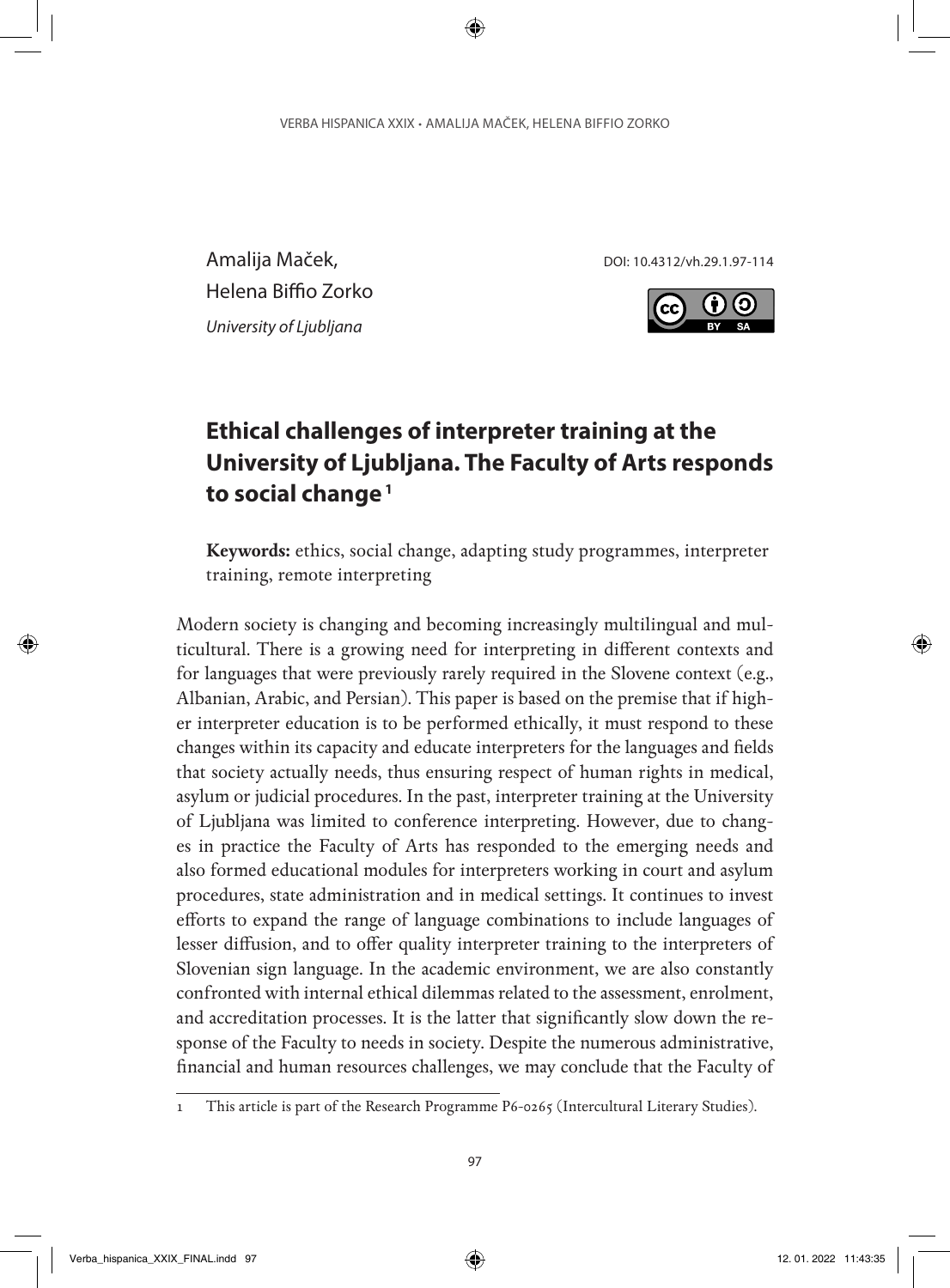Arts is committed to investing its maximum efforts and responding with a high level of awareness to the changing interpreting profession which has experienced, through the rapidly growing use of online interpreting platforms, the greatest leap since the introduction of simultaneous interpreting. All this can only be achieved in close cooperation with all the related stakeholders: professional associations, long-standing external trainers and state authorities.

#### **1 Introduction**

The ethicist Peter Singer (1994:4) defines ethics as a "set of rules, principles or ways of thinking that guide, or claim authority to guide, the actions of a particular group". Most sources dealing with the problem of ethics in university education deal mainly with internal relations, such as: "plagiarism by staff and students, various forms of cheating, sexual harassment by staff and student in and out of the classroom, misuse of power, exchanging sexual activities for grades, and accepting money or gifts for grades" (Ehrlich, Cranston, Kimber, Starr, 2012: 100), or with a general professional ethics that includes the "responsibility for scholarly competence; holding students to ethical standards; evaluating students in a way that reflects their worth; treating colleagues in a fair and respectful manner; and fostering conditions of free inquiry and promoting understanding of academic freedom" (ibid. 102). All this has recently been compounded by the challenges of the so-called managerial approach to university education, which includes "the adoption of private sector practices with a strong focus on outcomes, key performance indicators, monitoring and measurement, and tighter 'efficiency' and accountability regimes. Performance indicators have been used to compare universities against each other" (ibid.). From the perspective of the interpreting profession, the code of ethics is mainly related to the protection of professional secrets and the ethical relationship with the client. To be more precise we can quote Nike Kocijančič Pokorn and Tamara Mikolič Južnič:

Here, we also distinguish between the terms ethics and deontology. When we use the term"ethics" on its own, it refers to relations between Self and Other (Pym, 2001:133) and depends on the individual practitioner's integrity. In contrast, the term "deontology" refers to normative ethics that are typically expressed in codes of ethics (Lambert, 2018: 270), which define the rules and regulations that practitioners are obligated to follow (see Baixauli-Olmos 2017). (Pokorn K., Mikolič Južnič, 2020: 82).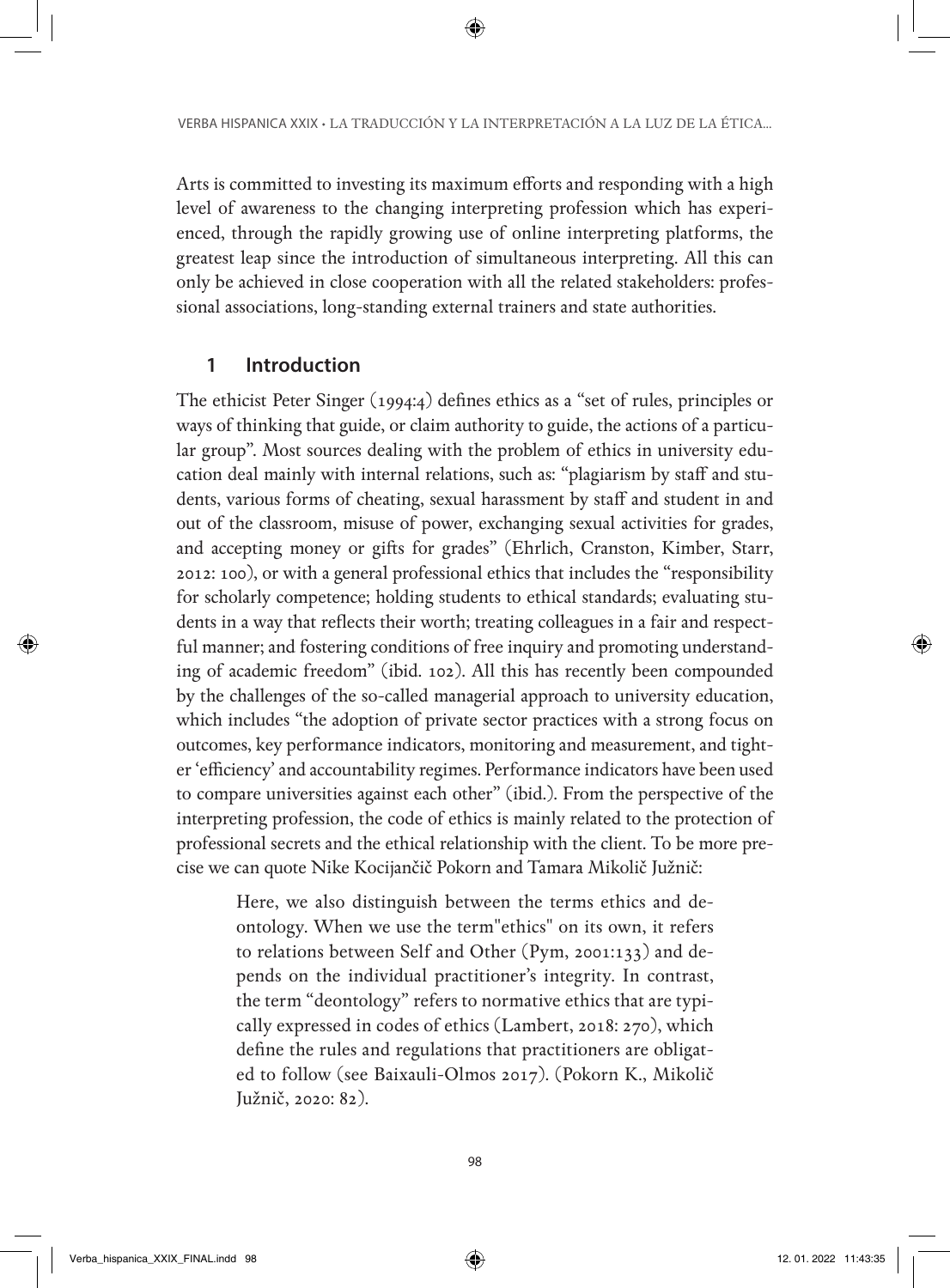In this paper, we aim to touch on just some of these themes, and to focus more on the broader ethical functioning of academia in a changing, post-COVID society. We will show how the Faculty of Arts in Ljubljana has responded to the needs of society in the field of interpreter training in recent years, and has designed new educational modules in order to fulfil its ethical mission of providing quality interpreters who are familiar with ethical standards. This is a guarantee for respect of human rights in all interpreting situations. The Faculty encourages its young graduates to respect professional deontology and working standards to the benefit of the individual interpreting communities. It is unethical to simply continue with established study programmes while ignoring the changing needs in the interpreting profession. Interpreting in this context is seen as a human right. It could be said that the actions of the Faculty of Arts' management are moving towards a new normative ethical theory, which we call 'the ethics of care' where "teaching and research are part of academic practice based on 'truthfulness (accuracy or sincerity), respect (attentiveness or honesty) and authenticity (courage or compassion)'" (Erich, 2012: 103).

#### **2 Conference interpreting**

Conference interpreter training at the Department of Translation Studies was first offered as a graduate course, then as a post-graduate specialisation course, and now as a Master's degree in Interpreting, which is a part of the EMCI and meets the highest standards.2 We run the programme with EU funding, but only every second year, because it is relatively difficult to attract enough really good candidates, and also because the interpreting market in Slovenia and at the EU institutions in Brussels is currently saturated. After the end of Slovenia's Presidency in December 2021, Slovenian will no longer be a priority language in the EU, but we hope for continued support from the institutions, as there is a long-term shortage of quality interpreters in countries where market saturation and the use of English have temporarily prevented the implementation of interpreting degree programmes.

Ethical questions arise at every turn. Running the programme every other year means that our freelance staff, accredited conference interpreters with a wealth of experience, are deprived of their teaching income every other year. In normal years, they have somehow compensated for this by translating and interpreting for various clients, but during the pandemic they were left without a

<sup>2</sup> Cf. https://www.emcinterpreting.org/emci/core-curriculum.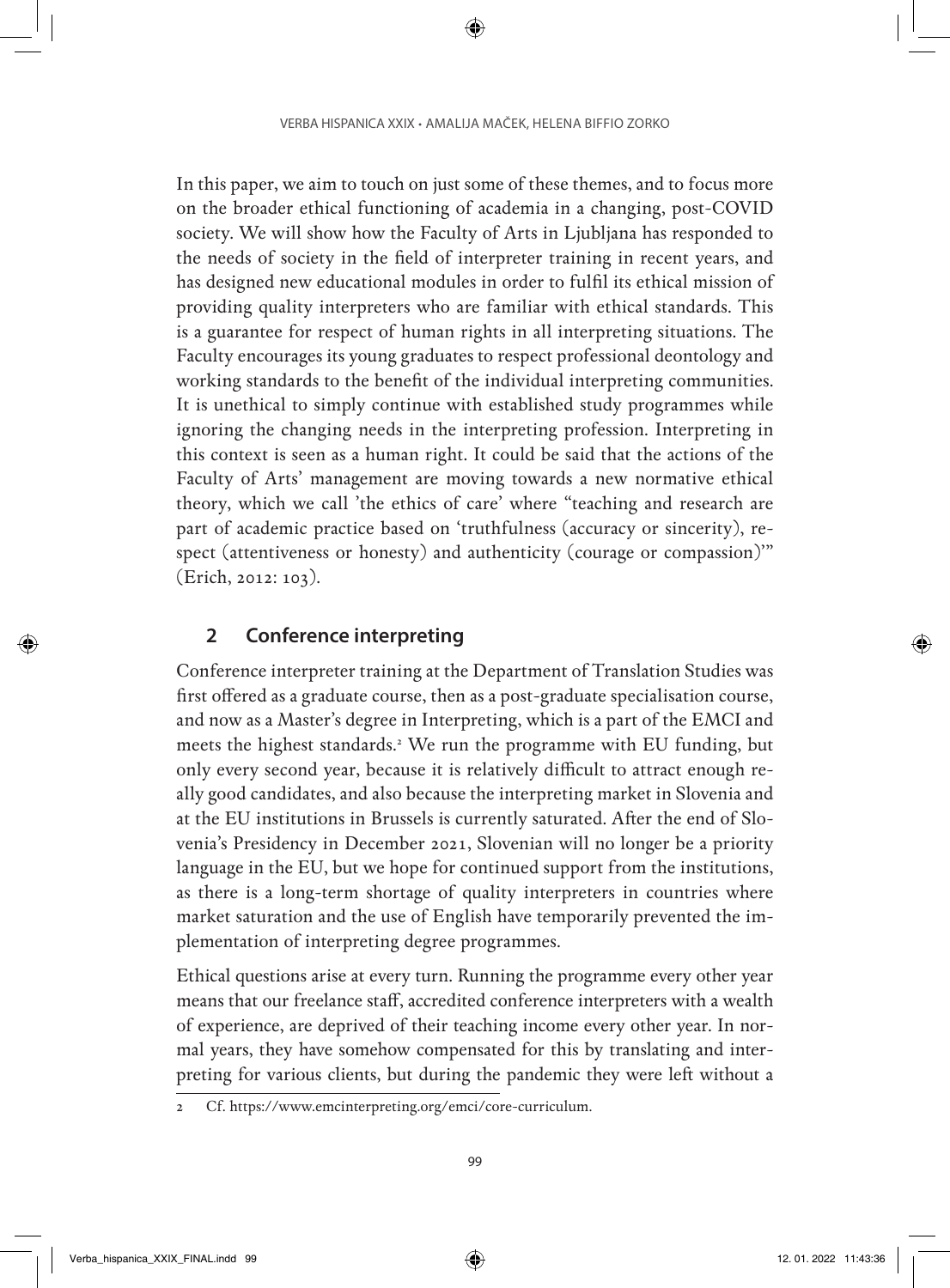livelihood. The Faculty has tried to provide these colleagues with small projects or translations of scientific texts, but the sums involved were very low. One of the fundamental ethical problems of the whole academic sphere is the difficulty of offering permanent employment to our freelance colleagues who have spent years contributing their knowledge and honing their pedagogical skills.

The issue of ethics also concerns examinations. There is a question of principle on the issue of "whether to pass a student who is borderline" (Erich, 2012: 108). Our experience shows that candidates who are borderline in the *entrance* exams never make enough progress to pass the final exams convincingly, despite the mentoring they receive. In our experience, students who struggled to pass the *final* exams never succeeded as interpreters. A parallel could be drawn here with the study of music. A student of a musical instrument who passes his final exams by a hair's breadth is unlikely to have a large audience as a performer later on. That is why we have become more and more rigorous over the years, something that also benefits the candidates. For us, similar principles apply as identified in Erich's study mentioned above: "One of the academic leaders in the study said that ethical dilemmas within their organisation were 'rare as there are strong rules in place'" (Erich, 2012: 110). At the University of Ljubljana we have clearly defined criteria, assessment forms and external members on the exam board from EU institutions or other universities. We do not find such rigour unethical, as students have the possibility to complete their studies as translators. We continue to monitor students after they have completed their studies in terms of the aforementioned concept of 'ethics of care'.

The second question of principle is whether we are training candidates who will find jobs and who are really needed on the market. Employability is a "set of achievements – skills, understanding and personal attributes – that makes graduates more likely to gain employment and be successful in their chosen occupations, which benefits themselves, the workforce, the community and the economy" (Yorke, 2006: 8). From the accounts by former students we know that there are very few regular jobs for conference interpreters immediately after graduation. Most interpreters on the Slovenian market are self-employed or sole traders, and bear the burden of health and pension insurance payments. However, students who want to get permanent employment right after their studies get jobs in other fields, where they are usually very successful, for example in diplomacy, tourism, advertising, logistics, and management. Therefore, we still consider it ethically sustainable to continue to offer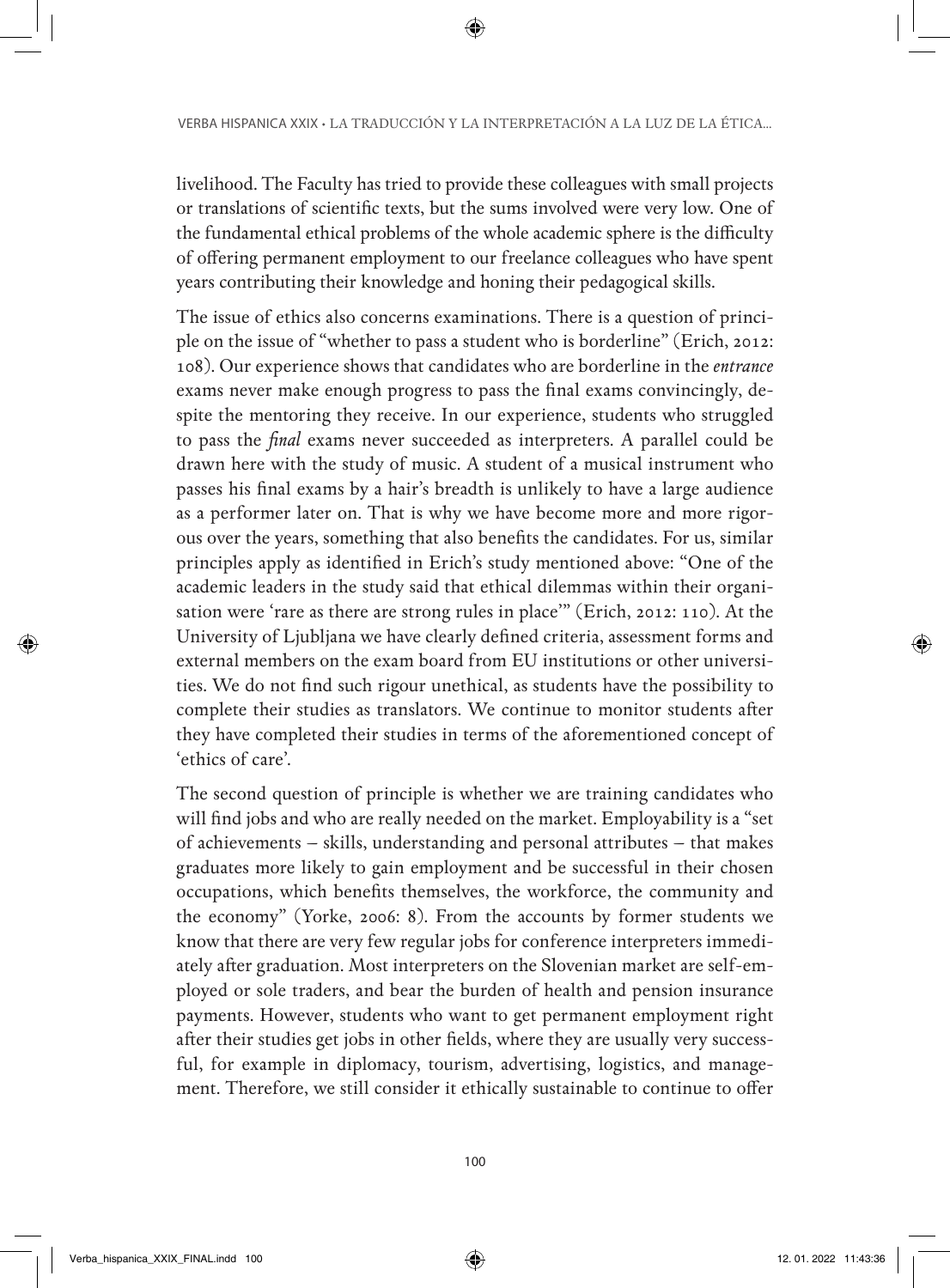this course every second year, even though there is currently no significant need for new conference interpreters for the so-called 'classical' conference languages, as students receive a broad general education with a political and economic focus, acquire public speaking skills, become familiar with the rules of protocol and business communication, and above all broaden their linguistic knowledge and develop a whole range of 'soft skills' which are highly valued by employers today: quick decision-making, stress-coping strategies, analytical skills, concise expression, etc. The main advantages of the new interpreters are that they are able to provide a wide range of information and communication skills. We are preparing them for a volatile labour market, where "work is now defined not by occupational titles or categories, but by skills and values" (Kumar, 2007: 15 after Straby, 2002). There are "vocational skills, which are related to a specific profession (such as a command of Computer-Assisted Translation tools for Translation Studies), and transferable skills (also called 'graduate attributes', 'core' or 'generic skills'), which Kearns defines as preparing students for mobility between different jobs (Yorke, 2008: 201); of course some skills can be both vocational and transferable… Whatever they are called and even if inconsistencies remain, in today's volatile jobmarket, adaptability is clearly crucial to survive and thrive. Many translation or interpreting graduates will not become translators/interpreters, nor even work with languages" (Cuminatto, Baines, Drugan, 2017: 124).

The next question is whether our language combinations (A-SL, B-EN, C-FR/IT/DE/ES) really meet the needs of the market. We cannot answer in the affirmative here, as there is a growing demand for Slovene-Serbian or Slovene-Hungarian combinations, as well as for combinations with Asian languages. We do not officially offer these combinations yet, but we have agreed to cooperate with the University of Belgrade for the academic year 2021/22. We are also looking into other possibilities of providing interpreting education (double-subject).

The biggest shake-up in the field of conference interpreting in recent years has undoubtedly been the coronavirus pandemic, which has accelerated the use of remote simultaneous interpreting (RSI) on platforms and consolidated its position on the market, but at the same time brought with it a number of challenges and exposed the shortcomings of the EU's attitude towards its external collaborators (cf. Brglez, Udovič, Maček, 2021). During the first wave, KUDO made the use of its online platform available free of charge to all EMCI universities for an unlimited number of hours in exchange for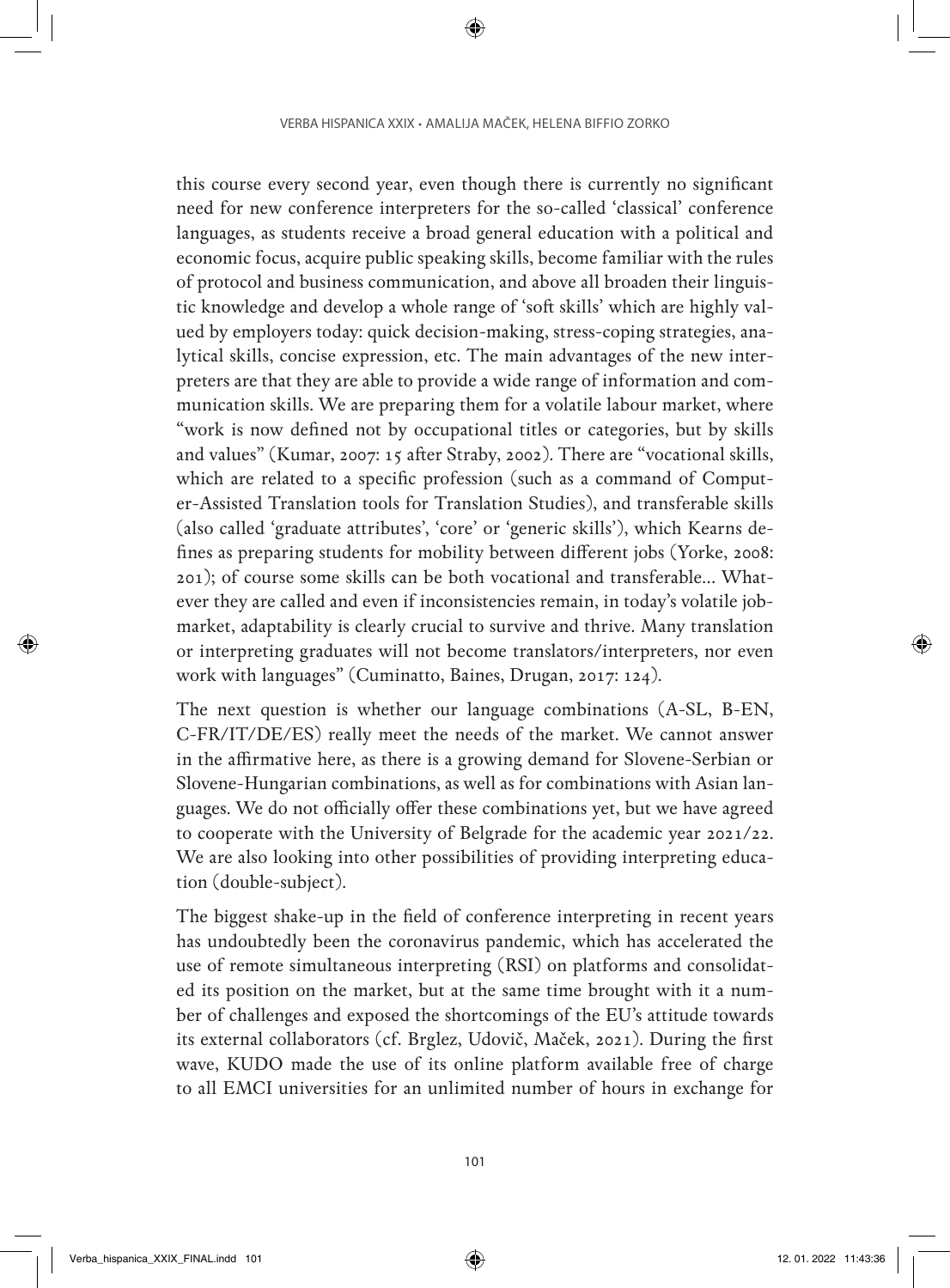feedback on possible improvements (on the use of modern technologies in interpreter education, cf. Riccardi, Čenkova, Tryuk, Maček, Pelea, 2020). We have also tested a number of other platforms, so that our programme keeps abreast of the latest developments in the profession and equips students with the skills they will need when they enter the marketplace.

The Faculty of Arts, under the leadership of Dean Roman Kuhar, has further responded to the needs of freelance interpreters by setting up a soundproof studio with a stable internet connection (hub) to enable quality remote work for all interpreters. For a minimal cost, interpreters can thus rent a wellequipped studio, which, due to its position in the basement of the building, is not exposed to any external noise. In summary, the Faculty of Arts is working closely with the professional community of conference interpreters and the Slovene Association of Conference Interpreters<sup>3</sup>, monitoring the development of the profession and trying to mitigate the negative effects of digitisation and the pandemic. The establishment of the hub definitely goes beyond the basic scientific and pedagogical tasks of the Faculty, and actively helps the professional community.

## **3 Court interpretation**

The field of court interpretation is relatively well regulated in Slovenia. Short preparatory seminars for the licence exams are run by the Judicial Training Centre within the Ministry of Justice, which also maintains the Directory of Court Interpreters.4 This register was taken over from Yugoslavia at the time of Slovenia's independence in 1991, and was updated only occasionally. Things have changed considerably with the adoption of the EU Directive 2010/64, which explicitly imposes a duty on the Member States to verify the quality of interpreters and ensure that court interpreters are properly trained.5 Under the Directive, the condition for interpreters to remain on the list is now that they have attended five professional development courses within five years. While the quality of some further training on the market is problematic, the best quality training is provided by individual professional associations, in particular the DPTS, which is the only Slovenian member of the international association EULITA. 6

<sup>3</sup> https://zkts.si/en/

<sup>4</sup> https://spvt.mp.gov.si/tolmaci.html

<sup>5</sup> https://eur-lex.europa.eu/legal-content/EN/TXT/?uri=celex%3A32010L0064

<sup>6</sup> https://www.eulita.eu/en/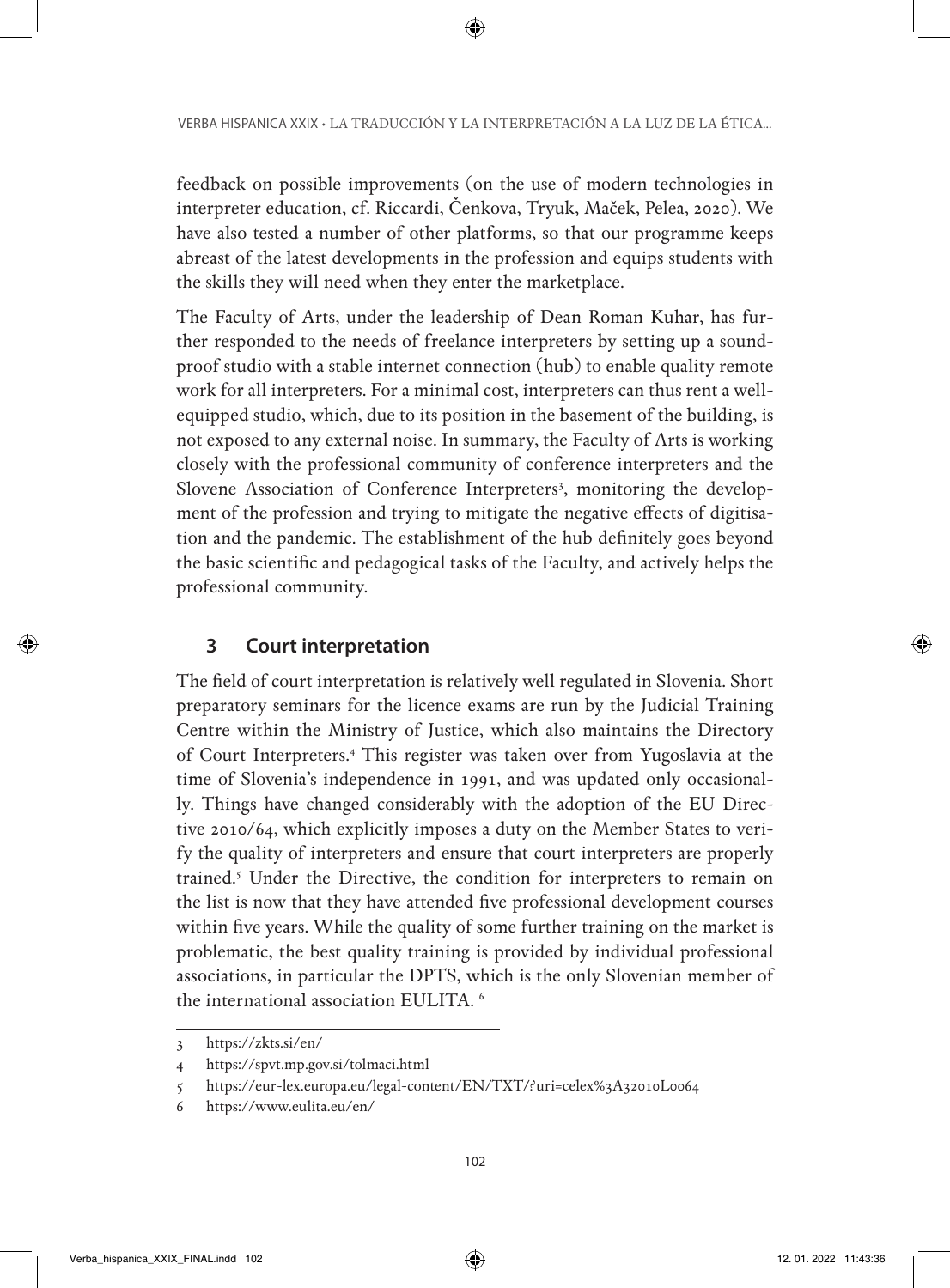Court interpreting is an extremely sensitive area, which raises a number of ethical issues to which the Faculty cannot give a direct answer: the use of a stamp for unverified translations translated by the clients themselves; the close links of some court interpreters with the embassies or regimes of certain countries; attempts to prevent successful completion of examinations in order to maintain a monopoly on certain language combinations; the disclosure of confidential information, etc. All this falls within the remit of other institutions, and the University can only endeavour to ensure that new generations of court interpreters are educated so that they have a better understanding of their role and respect the Code of Ethics. We also want to educate judges and court staff in this light. The main problem in the past was that the preparatory seminars did not include interpreting skills, so that many court interpreters – despite having the title of interpreter – were not even familiar with basic interpreting techniques (consecutive note-taking, whispered interpreting) when they first arrived in the courtroom. Many people therefore only accepted written translations and refused to accept interpreting tasks.

Since its foundation, the Department of Translation Studies has been offering modules on the translation of legal texts in cooperation with the Faculty of Law of the University of Ljubljana, but it did not participate in the training of court interpreters until 2015 – partly due to austerity measures during the economic crisis, when a temporary ban on introducing new study programmes was in place, and partly because the education of court interpreters was seen as too practical and non-academic or not theoretical enough, and it sometimes struggled with "suspicion and lack of prestige" (Driesen, Drummond, 2011: 141) due to the "absence of recognition of the profession" (ibid.). The Department of Translation Studies (Sandro Paolucci and Amalija Maček) has, however, regularly participated in projects related to the training of court interpreters, such as EULITA, TRAFUT <sup>7</sup>and TraiLLD<sup>8</sup>.

Based on this experience, a new programme, *Continuous Education for Court and Public Service Interpreters*, was written in 2015 by Amalija Maček. The programme is inspired by Christiane Driesen's tandem method, which was "originally developed for languages of lesser diffusion" (Driesen, 2016: 80):

Traditional interpreting training methods can therefore not be applied as they rely on trainers having command of both areas: a specific language combination as well as interpreting

<sup>7</sup> https://eulita.eu/wp-content/uploads/files/TRAFUT%20-%20final%20report.pdf

<sup>8</sup> https://www.arts.kuleuven.be/english/rg\_interpreting\_studies/research-projects/trailld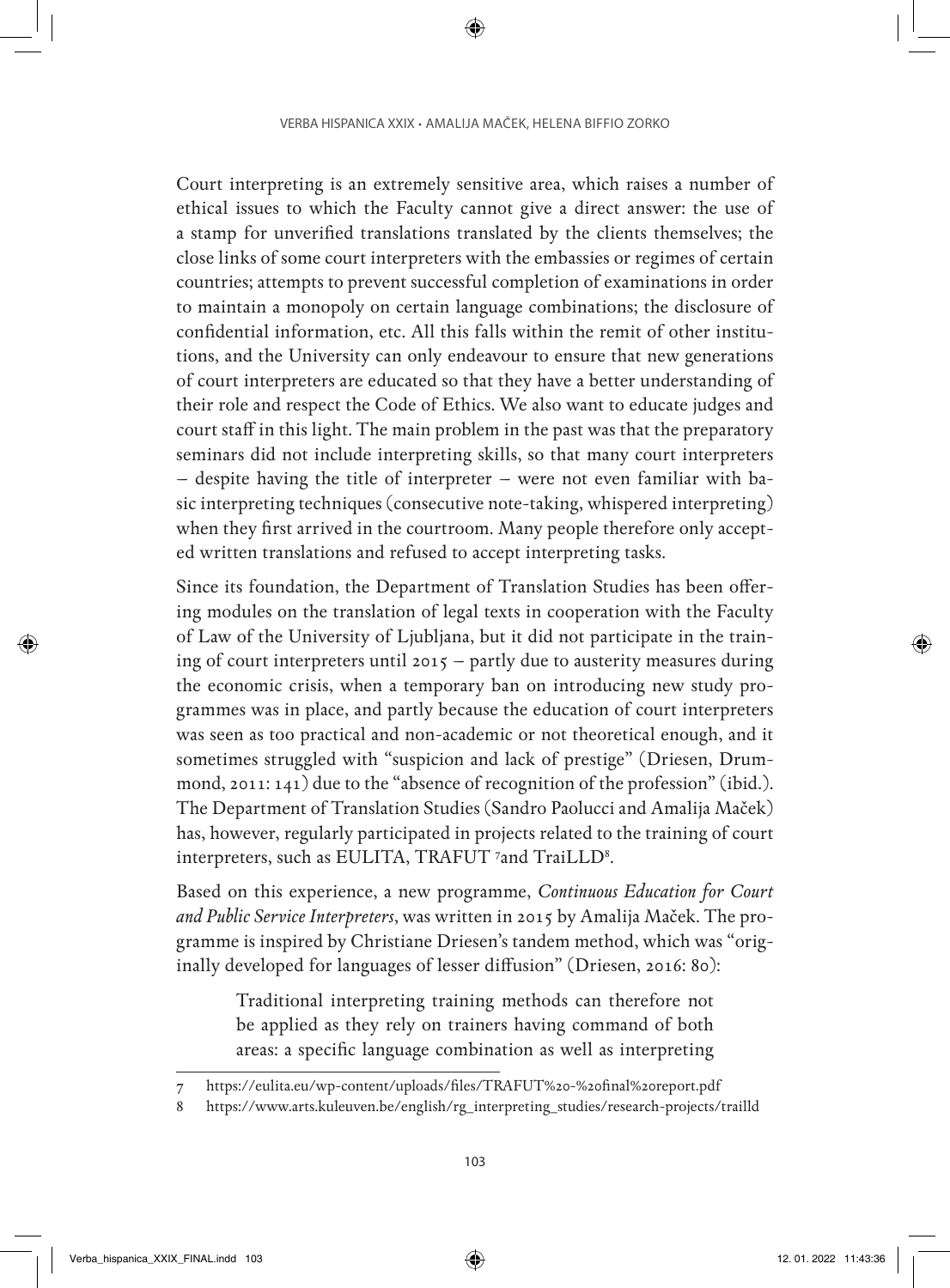techniques. This is a tremendous challenge when training legal interpreters and translators for LLDs. The tandem method tackles these constraints by splitting and evaluating both competences consecutively. The method is based on two trainers working jointly. An expert in interpreting didactics who has no command of the LLD and a highly qualified expert in the LLD are needed. Similarly to a tandem ride, the first trainer (interpreter) takes the lead, structuring lessons and exercises, while the second one (language expert) has to concentrate on the language quality and rendition (Driesen, 2016: 81).

The method is based on the premise that with modern technology it must be possible to find a scholar for every single language in the world, and so the excuse of choosing language-independent training because there is no qualified interpreter trainer for a particular language combination is not valid. The training is divided into three strands: legal content, translation of legal texts and the use of modern technology, interpreting with an emphasis on consecutive and dialogue techniques. In order to ensure an objective evaluation of homework in a small country, we work with foreign evaluators. We have run the programme twice so far, the first time we had 21 participants with 11 languages, the second time 14 participants with 8 languages. Currently we have 13 participants with 9 languages. The responses of participants in the internal evaluation were very positive. The system of cooperation with foreign evaluators has room for improvement (e.g. slow administrative processing in the Faculty of Arts), and we would like to publish a monograph collecting basic professional texts as a basis for the study, but it should also be noted that the programme was only accredited in 2018. Here we see the ethical questionability of such lengthy accreditation procedures, given that all the evaluators at all stages have stressed that this is a programme that is urgently needed in Slovenia. The programme itself does not yet guarantee that candidates will actually pass the licence exam for court interpreters (although we are increasingly working together with the Centre to ensure fair assessment). Therefore, the fundamental ethical question with this programme is also whether investing in this self-funded/payable programme results in better job prospects for the participants. The problem is the high level of faculty overhead costs and the consequent high cost for participants, despite the fact that the trainers teach for a nominal fee. Faculty procedures and regulations often act as a barrier to their own efforts to bring about change and social benefits.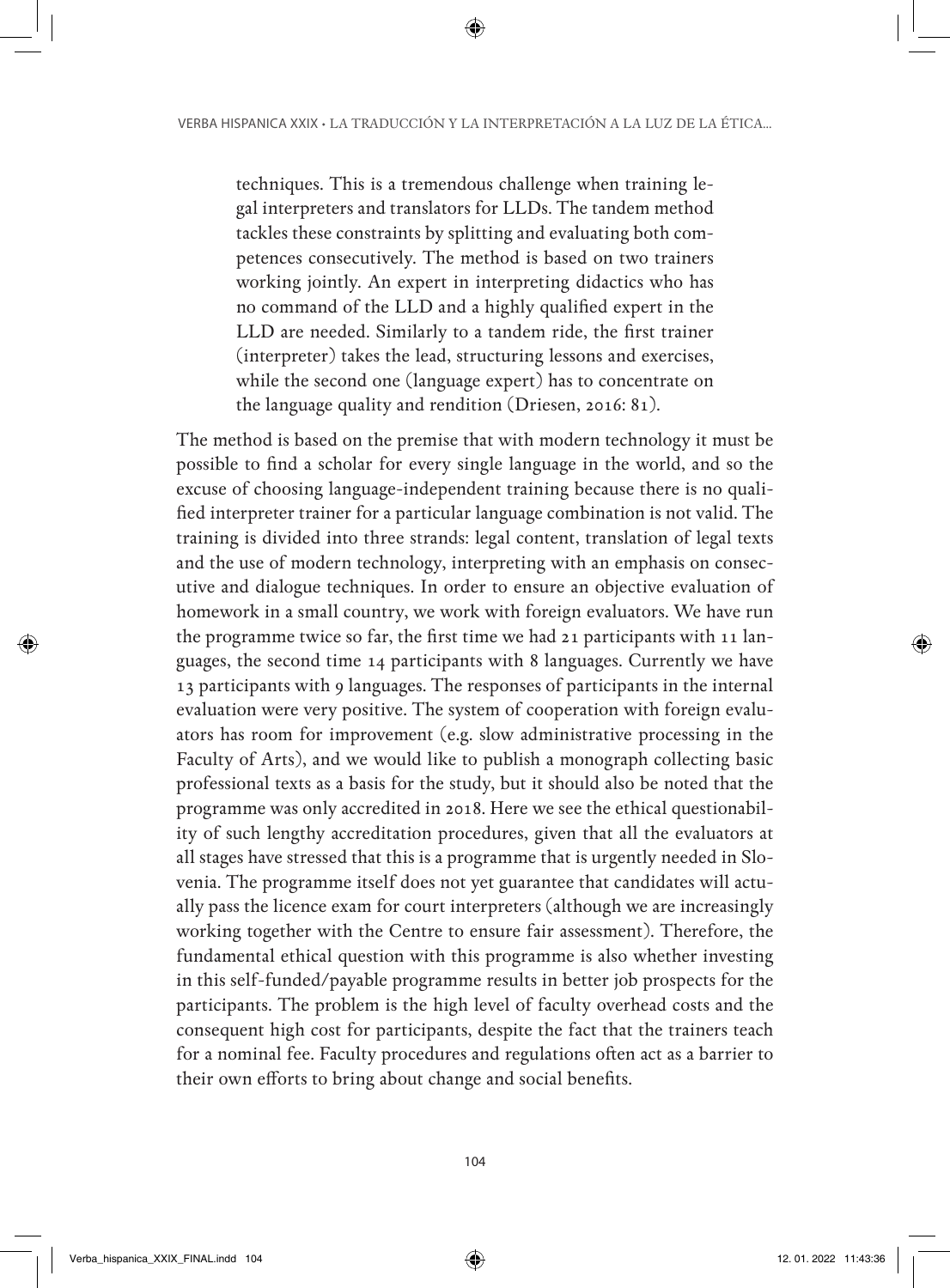## **4 Interpretation in international protection procedures**

Interpreting in asylum proceedings is not as regulated in Slovenia as court interpreting. Asylum centres and individual police stations have their own internal lists of interpreters, who do not have to pass any exams and do not have to provide any interpreting references. Ethically questionable practices often occur, both in terms of the quality of interpretation and compliance with the Code of Ethics. There are complications due to the marked social power imbalance in the process itself, and the involvement of untrained interpreters who are unaware of their dual role as interpreter and facilitator of the conversation (Wadensjö, 1998).

The above-mentioned Continuous Education for Court and Public Service Interpreters is therefore also specifically aimed at training interpreters in asylum procedures. There is still a lack of awareness in the Faculty and society that some languages are already part of our changed reality and will remain relevant in the future, and it would thus be advisable to introduce them, such as Arabic, Farsi/Dari and Albanian as subjects of study, rather than just as occasional lectureships.

In practice, there is tension between court interpreters and *ad hoc* interpreters interpreting in asylum procedures, the former being perceived as a privileged group, since the rates for court interpreting or court translations are set by law, while interpreting in asylum procedures is subject to tendering procedures which have the lowest price as one of their main criteria. Nevertheless, we note that both groups still highly value the Faculty of Arts as an independent and recognised institution, so much so that in 2015 we managed to organise two Arabic language workshops where we were able to mediate to some extent between the two groups (cf. Zekhnini, Maček, 2016). We have also noticed how much the University of Ljubljana certificate means to the participants of the professional development workshops.

## **5 Community interpreting with a focus on medical interpreting**

The Department of Translation Studies has been working on community interpretation projects for many years, although this field is still largely unregulated in Slovenia and many other nations. "The role of the public service interpreter is still under debate in some countries and contexts. Some say that public service interpreters (PSIs) should restrict their role to transferring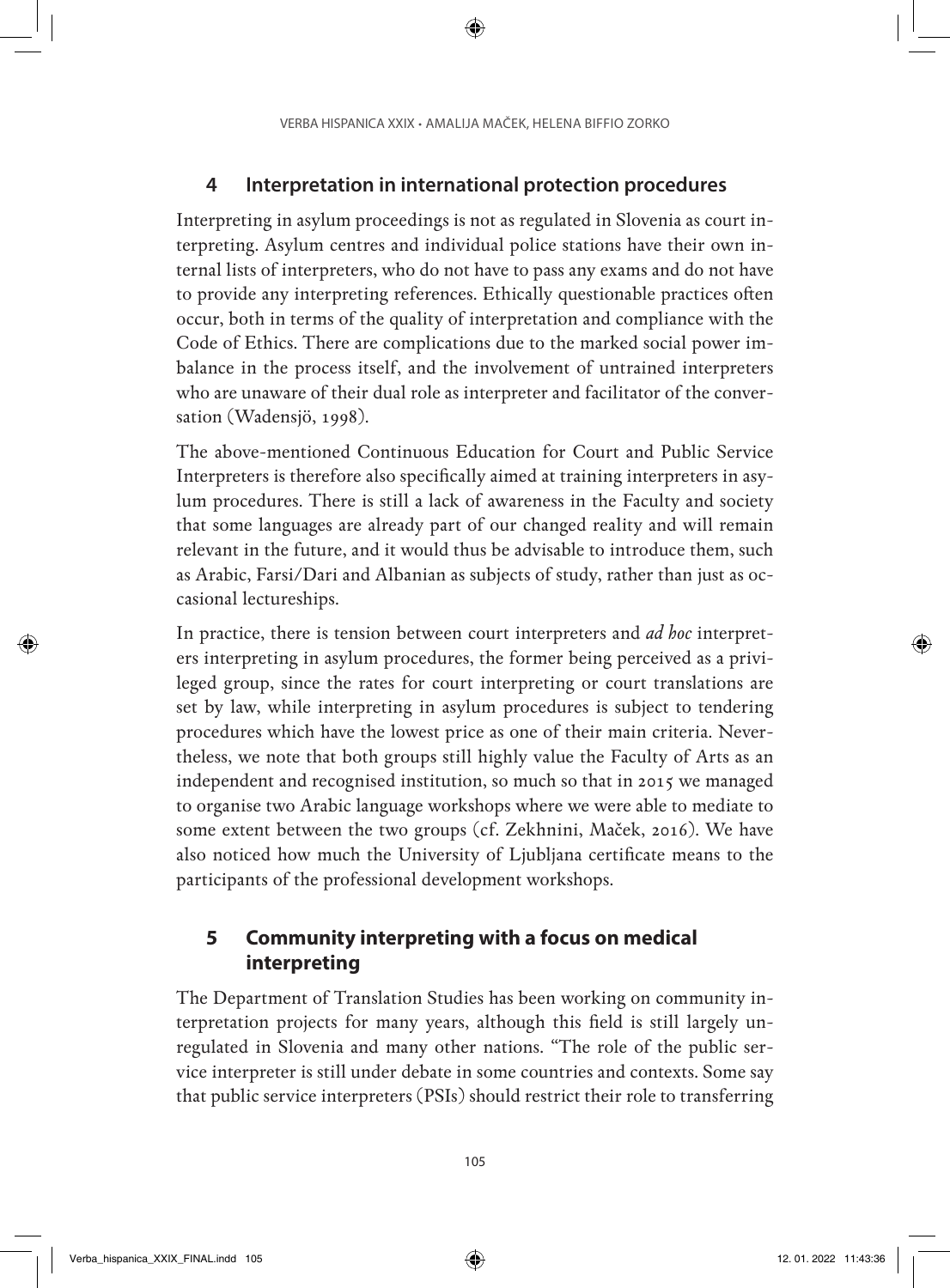the meaning of messages, while others would have them also give advice and opinion and take on additional tasks" (Corsellis, 2008: 6).

Stakeholders and the general public must be made aware of the nature of interpreting work and of the need of professional interpreting service provision, particularly in high-risk, multilingual communicative events, such as in asylum procedures, hospitals, courts, or when dealing with the police or social services, i.e., in situations where unskilled help might result in negative life-changing or life-threatening events (Pokorn K., Mikolič Južnič, 2020:102).

It is important to distinguish between a community interpreter and an intercultural mediator, as these two require different competences and tasks but the terminology still remains fuzzy (Pokorn K., Mikolič Južnič, 2020: 86). The remuneration is relatively low, and in the past researchers have detected unethical practices – interpreting by cleaning staff in hospitals, interpreting by relatives, and – a particularly problematic situation – interpreting by the patient's child (cf. Pokorn K., Matičič, Pokorn, 2009). The leading expert in this field is Nike Kocijančič Pokorn, with frequent contributions from Tamara Mikolič Južnič and Vojko Gorjanc (Gorjanc, 2013: 120). Nike Kocijančič Pokorn led the TRAMIG<sup>9</sup> project (Training newly arrived migrants for community interpreting and intercultural mediation), which aims to train interpreters among migrants. "Training refugees to become interpreters for refugees" (Lai, Mulayim, 2010) can help "the integration process of the individual student interpreter, and it also makes an important contribution to improving communication between the refugee community and the wider community" (Lai, Mulayim 2013: 302). Nike Kocijančič Pokorn has also launched an initiative for a national vocational qualification for community interpreters in Albanian, Arabic and Persian, linked to the launch of exams on active knowledge of these languages at the Faculty of Arts. Here again, the problem arises that these languages cannot be studied in Slovenia, nor do any dictionaries or textbooks exist for them in combination with Slovene, only occasional lectureships are available, resulting in a situation where most interpreters are still immigrants with a limited knowledge of Slovene. A second generation of immigrants is slowly emerging, and it is at them that our educational programmes are primarily aimed. "The traditional routes of postgraduate conference interpreter training are rarely available for public service interpreters.

<sup>9</sup> https://tramig.eu/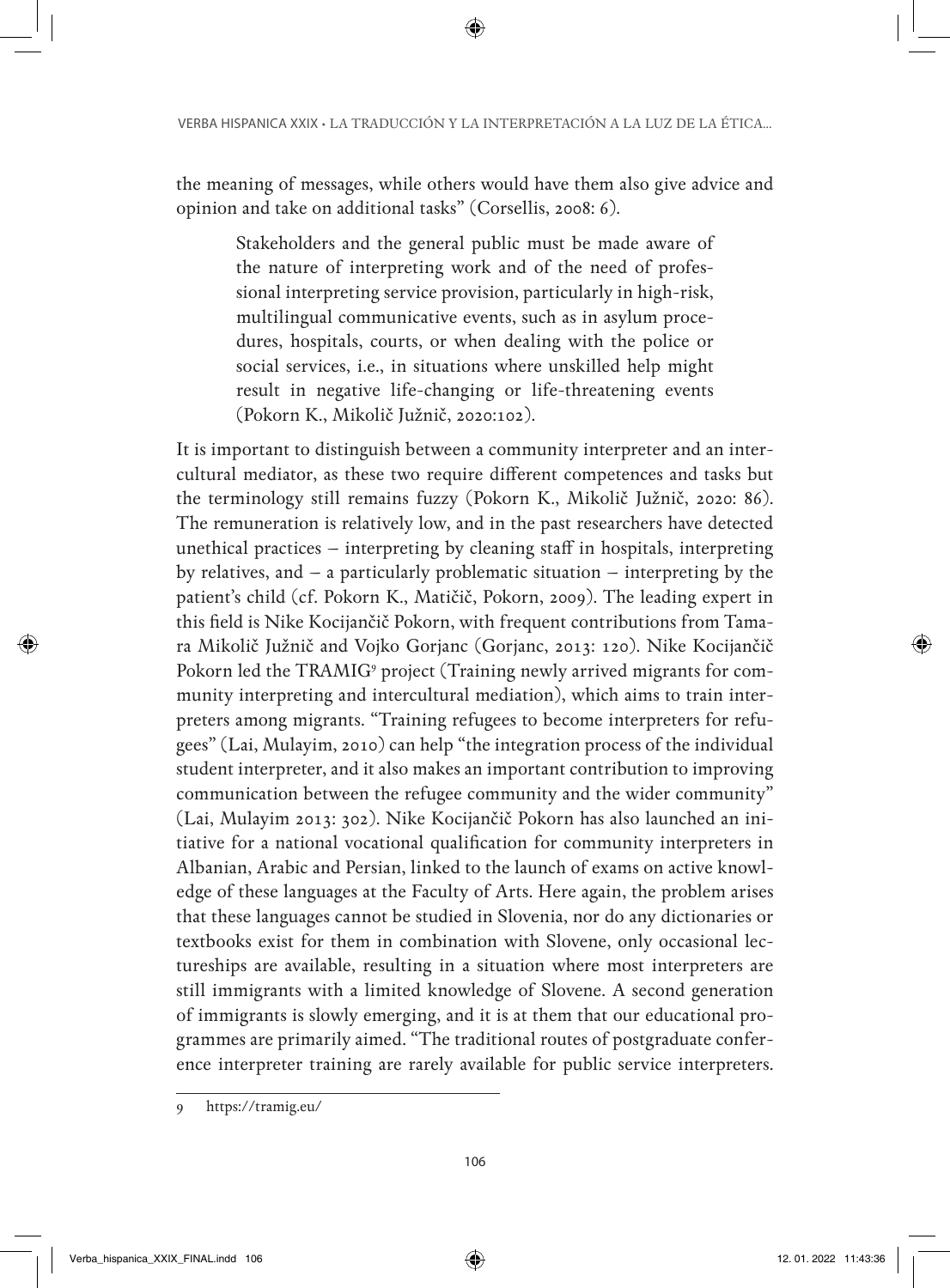Trainers are faced with the challenge of training professionals who are fit to practice, within limited resources and time. The range of languages required extends beyond those for which traditional academic courses are offered locally. Hence, it may be difficult to source suitably qualified individuals to be professionally trained" (Corsellis, 2008: 7). For community interpreters, the Continuous Education for Court and Public Service Interpreters is too demanding in terms of content and language, as well as financially expensive, so Nike Kocijančič Pokorn and colleagues, together with some partner universities abroad, are developing online learning modules. An important contribution to the ethical aspect of the profession has been the adoption of the Slovenian Standards of Practice/Code of Ethics for Community Interpreters, prepared by a joint commission chaired by Nike Kocijančič Pokorn. These standards were endorsed by four Slovenian interpreting and translation professional organisations and have brought at least some order in the market, disorganised due to social changes on the one hand and the lack of university studies or other forms of quality assurance on the other. All these efforts show that scientists are aware of their social responsibility and want to actively prevent unethical practices. Poor quality interpretation in health care can lead to severe embarrassment and even trauma, and in the most extreme cases can be life-threatening, so that in this case (as well as in judicial and asylum processes) poor quality interpretation is literally unethical.

#### **6 Slovenian Sign Language**

Interpreting for the Slovenian Sign Language is generally organised within the Slovenian Sign Language Interpreters' Association, which organises training and examinations and also maintains a list of interpreters.<sup>10</sup> In the past, deaf people often remained illiterate, but with better language policies, more and more deaf or hard of hearing people are opting for secondary and higher education, which creates a need for sign interpreters trained in more complex and abstract subjects. We are proud that it was in the Department of Translation Studies, under the supervision of Špela Vintar, that the first deaf PhD student, Marjetka Kulovec, obtained her doctorate in 2018.

However, it is not possible to study the Slovenian Sign Language itself at faculty level in Slovenia, which is discriminatory. With the initiative to enshrine the Slovenian Sign Language in the Constitution in 2021, we hope the situation will improve.

<sup>10</sup> https://www.tolmaci.si/lista-tolmacev-foto/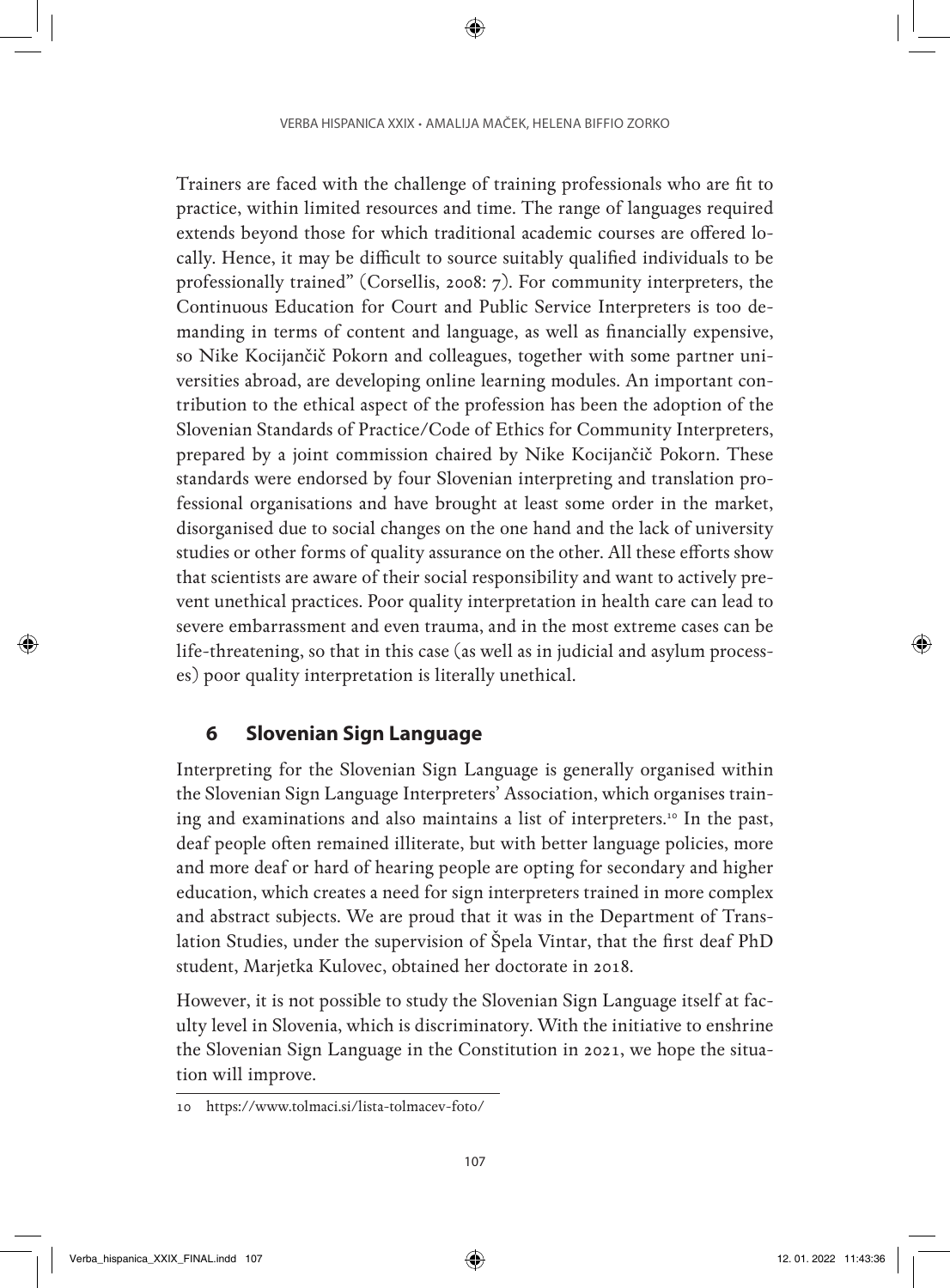On the initiative of Matjaž Juhart, Secretary General of the Slovenian Association of the Deaf and Hard of Hearing,<sup>11</sup> we began to explore the possibility of introducing education at university level several years ago. In spring 2021, we submitted an application for accreditation of a new strand in the framework of the existing Master's degree in Interpreting, which will include some hours of study in the Slovenian Sign Language itself, and in particular in Slovenian Sign Language interpreting and International Sign Language. The EU institutions, which until recently financially supported only conference interpreting studies, are opening up to other types of interpreting, so we hope to receive EU support for this course as well, despite the lengthy accreditation procedures.

## **7 Conclusion**

"Universities are complex, pressured environments where academic leaders are faced with competing tensions and pressures when making decisions that affect diverse stakeholders such as students, colleagues, the local community, employers and corporate partners" (Ehrich, Cranson et al., 2012: 101) – and, we could also add, the wider society. In recent years, the Department of Translation Studies and the management of the Faculty of Arts in Ljubljana have been closely monitoring the situation of interpreters and the needs of different target groups. The goal of the Faculty of Arts is to become a Slovenian and regional educational and scientific centre in the field of interpreting, in cooperation with professional associations, other universities in Slovenia and abroad, and EU institutions, with the aim of providing quality education for interpreters who will respect high standards of professional ethics and provide quality interpreting services in all areas where interpreting is used. In short, the most unethical aspects of interpreting are poor interpreting and the lack of adequate training (linguistic and interpreting) for specific languages, for which there is already a great need in Slovenia. Within its own administrative and financial constraints, the Faculty of Arts is trying to fill the gaps and play an active role in improving the situation of all interpreting professionals.

<sup>11</sup> http://zveza-gns.si/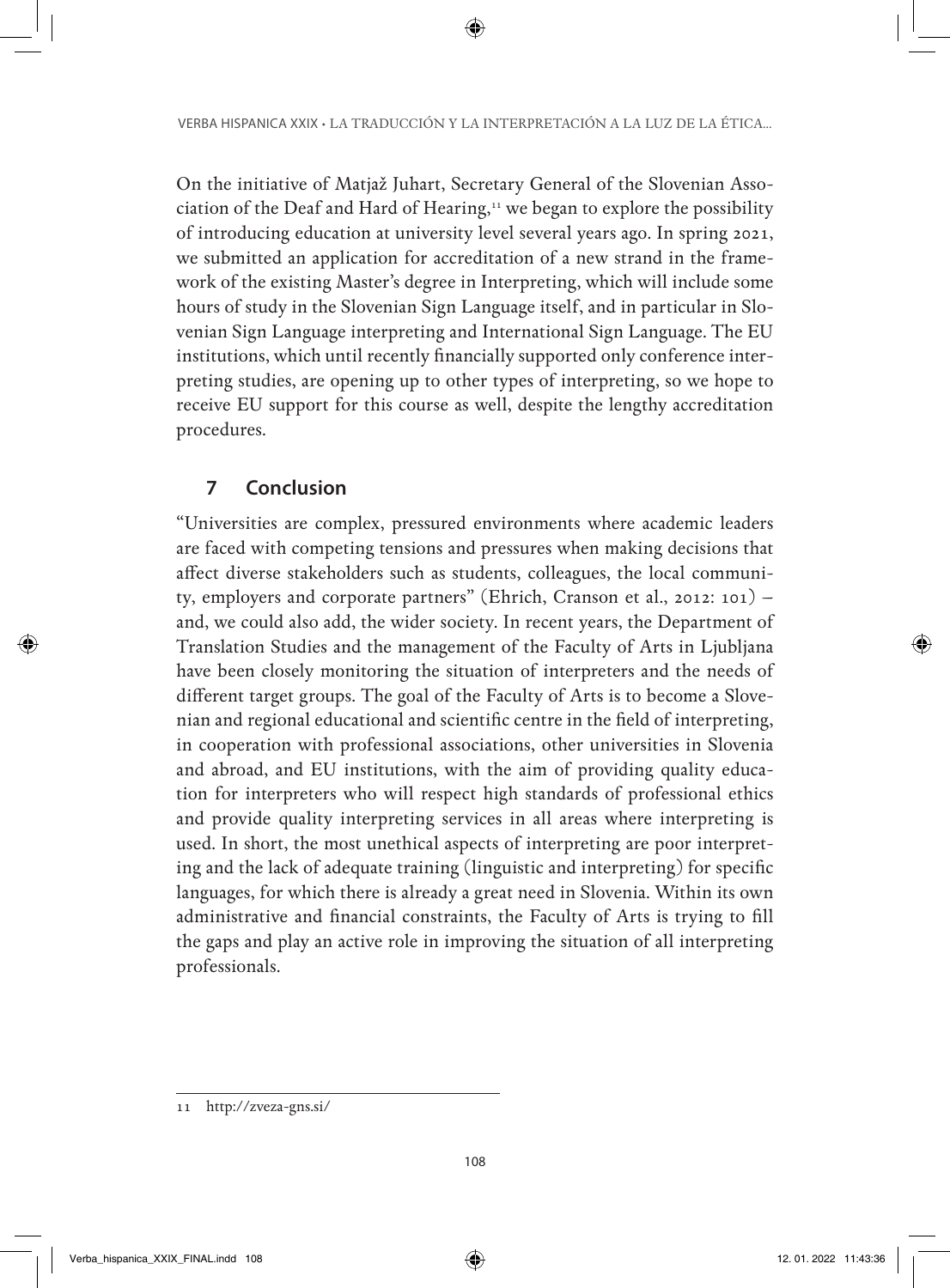#### **Literature**

- Baixauli-Olmos, L. (2017): «Ethics codes as tools for change in public service interpreting: Symbolic, social and cultural dimensions». *The Journal of Specialised Translation* 28, 250–272.
- Balogh, K., Salaets, H., Van Schoor, D. (2016): *TraiLLD: Training in Languages of Lesser Diffusion*. Tielt: Lannoo. [https://www.arts.kuleuven.be/](https://www.arts.kuleuven.be/tolkwetenschap/projecten/trailld/training-in-languages-of-lesser-fiffusion) [tolkwetenschap/projecten/trailld/training-in-languages-of-lesser-fiffusion](https://www.arts.kuleuven.be/tolkwetenschap/projecten/trailld/training-in-languages-of-lesser-fiffusion)
- Brglez, M., Udovič, B., Maček, A. (2021): «Covid-19 and the European Parliament (Policies): A Year of Perilous ad-hoc Solutions». *Journal of Comparative Politics*, vol. 14 no. 2, 81-97. [http://www.jofcp.org/assets/jcp/Ar](http://www.jofcp.org/assets/jcp/Articles-2-2021/JCP-July-2021-6.pdf)[ticles-2-2021/JCP-July-2021-6.pdf](http://www.jofcp.org/assets/jcp/Articles-2-2021/JCP-July-2021-6.pdf)
- Corsellis, A. (2008): *Public Service Interpreting*. Houndmills: Palgrave Macmillan.
- Cuminatto, C., Baines, R., Drugan, J. (2017): «Employability as an ethos in translator and interpreter training». *The Interpreter and Translator Trainer*, 11:2-3, 123-138.<https://doi.org/10.1080/1750399X.2017.1350899>
- Driesen, C. (2016): «The Tandem Method for Training Legal Interpreters and Translators». In: Katalin Balogh, Heidi eidiHHSalaets, Dominique Van Schoor (eds.), *TraiLLD: Training in Languages of Lesser Diffusion*. Tielt: Lannoo, 80–87.
- Driesen, C., Drummond, G. (2011): «The "Tandem" Method Training Interpreters to Work at National Courts». *Forum ESIT Université Paris 3 Sorbonne Nouvelle KSCI* 9(2), 139–156. [http://www.eulita.eu/sites/default/](http://www.eulita.eu/sites/default/files/file/TandemForumEn2011_eulita.pdf) [files/file/TandemForumEn2011\\_eulita.pdf](http://www.eulita.eu/sites/default/files/file/TandemForumEn2011_eulita.pdf)
- Ehrich, L.C., Cranston, N., Kimber, M., Starr, K. (2012): «(Un)Ethical Practices and Ethical Dilemmas in Universities: Academic Leaders' Perceptions». *ISEA*, vol. 40, No. 2, 99 – 114. [https://www.cambridgeenglish.](https://www.cambridgeenglish.org/Images/539682-perspectives-impact-on-multilingualism.pdf) [org/Images/539682-perspectives-impact-on-multilingualism.pdf](https://www.cambridgeenglish.org/Images/539682-perspectives-impact-on-multilingualism.pdf)
- Fitzmaurice, M. (2008): «Voices from Within: Teaching in Higher Education as a Moral Practice». *Teaching in Higher Education* 13(3), 341-352.
- Gorjanc, V. (2013): «Tolmačenje za skupnost in vprašanje nadnacionalne odgovornosti.» In Vojko Gorjanc (ed.), *Slovensko tolmačeslovje*. Ljubljana: Ljubljana University Press, Faculty of Arts, 120–123. [https://doi.](https://doi.org/10.4312/slovensko_tolmaceslovje) [org/10.4312/slovensko\\_tolmaceslovje](https://doi.org/10.4312/slovensko_tolmaceslovje).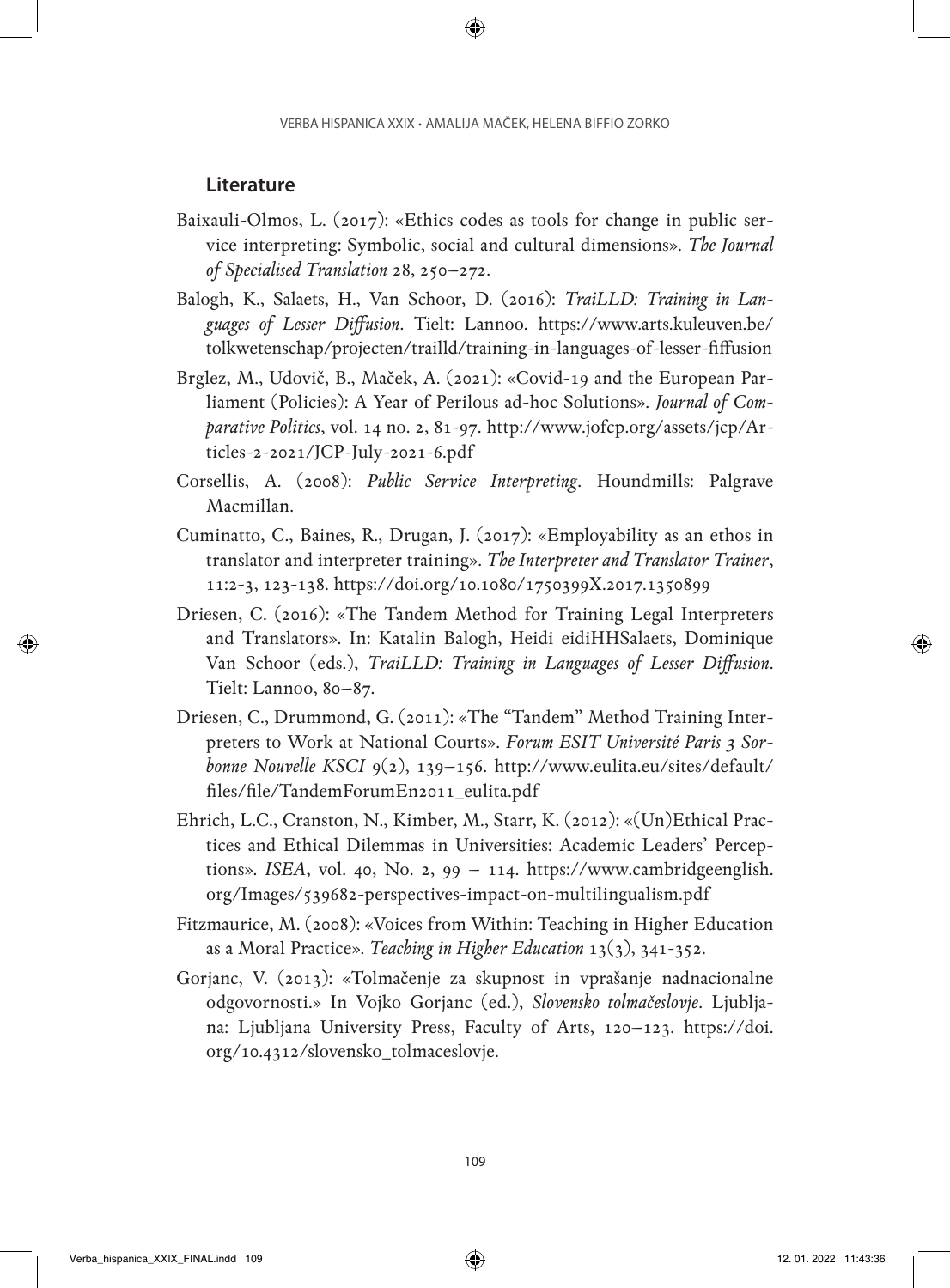- Kearns, J. (2008): «The Academic and the Vocational in Translator Education». In: John Kearns (ed.), *Translator and Interpreting Training. Issues, Methods and Debates*. London: Continuum, 184-214.
- Kumar, A. (2007): *Personal, Academic and Career Development in Higher Education. SOARing to Success.* Abington: Routledge.
- Lai, M., Mulayim, S. (2010): «Training Refugees to Become Interpreters for Refugees». *The International Journal of Translation and Interpreting Research*   $2(1), 48-60.$
- Lai, M., Mulayim, S. (2013): «Training Interpreters in Rare and Emerging Languages. The Problems of Adjustment to a Tertiary Education Setting». In: Christina Schäffner, Krzysztof Kredens, Yvonne Fowler, (eds.), *Interpreting in a Changing Landscape. Selected Papers from Critical Link 6*. Amsterdam: John Benjamins, 287–303.
- Lambert, Joseph (2018): «How ethical are codes of ethics? Using illusions of neutrality to sell translations.» *The Journal of Specialised Translation* 30, 269–290.
- Maček, A., Zekhnini, A. (2016): «Pilot Training Arabic-Slovene (University of Ljubljana and SIGV)». In: Katalin Balogh, Heidi eidiHHSalaets, Dominique Van Schoor (eds.), *TraiLLD: Training in Languages of Lesser Diffusion*. Tielt: Lannoo, 154–161.
- Noddings, N. (1992): *The Challenge to Care in Schools: An Alternative Approach to Education*. New York: Teachers College Press.
- Pokorn K., N., Čibej, J. (2018): «'It's so Vital to Learn Slovene': Mediation Choices by Asylum Seekers in Slovenia». *Language Problems and Language Planning* 42 (3), 265–84.<https://doi.org/10.1075/lplp.00024.pok>.
- Pokorn K., N., Mikolič Južnič, T. (2020): «Community Interpreters versus Intercultural Mediators. Is It Really All about the Ethics?» *Translation and Interpreting Studies* 15 (1), 80–107. [https://doi.org/10.1075/tis.20027.koc.](https://doi.org/10.1075/tis.20027.koc)
- Pokorn K., N., Matičič M., Pokorn, M. (2009): «Medical Interpreting in a New Member State: A Plea for a Proactive Approach.» In: Sonja Pöllabauer, Dörte Andres, (eds.), *Spürst du, wie der Bauch rauf-runter? Fachdolmetschen im Gesundheitsbereich / Is Everything All Topsy-Turvy in Your Tummy? Health Care Interpreting*. München: Meidenbauer, 171–80.
- Pym, A. (2001): «Introduction». *The Translator* 7 (2), 129–138. [https://doi.or](https://doi.org/10.1080/13556509.2001.10799096) [g/10.1080/13556509.2001.10799096](https://doi.org/10.1080/13556509.2001.10799096)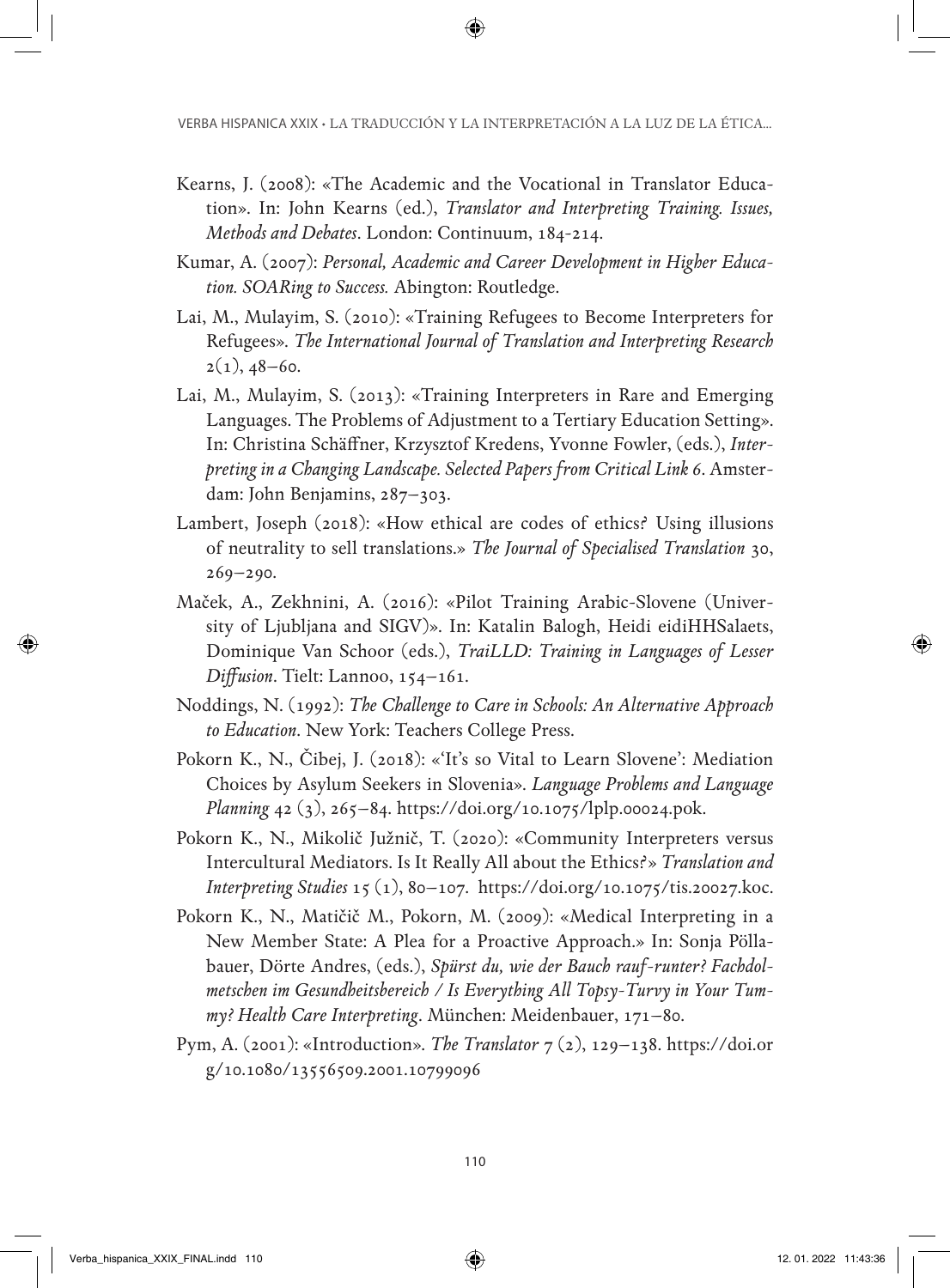- Samier, E. (2008): «The Problem of Passive Evil in Educational Administration: Moral Implications of Doing Nothing». *International Studies in Educational Administration* 36(1), 2-21.
- Skaaden, H. (2016): «Training Interpreters Online. An Experiential Dialogic Approach». In: Katalin Balogh, Heidi eidiHHSalaets, Dominique Van Schoor (eds.), *TraiLLD: Training in Languages of Lesser Diffusion*. Tielt: Lannoo, 46–64.
- Riccardi, A., Čenkova, I., Tryuk, M., Maček, A., Pelea, A. (2020): «Survey on the Use of New Technologies in Conference Interpreting Courses». In: María Dolores Rodríguez Melchor, Ildikó Horvath, I.*,* Kate Ferguson (eds.), *The Role of Technology in Conference Interpreter Training. New Trends in Translation Studies*, vol. 31. Oxford: Peter Lang, 7-42.

Wadensjö, C. (1998): *Interpreting as interaction*. London/New York: Longman.

Yorke, M. (2006): *Employability in Higher Education: What it is – What it is Not. Learning and Employability Series 1*. York: Higher Education Academy.

## **Websites**

Association of Slovene Conference Interpreters Združenje konferenčnih tolmačev Slovenije ZKTS <https://zkts.si/en/>(09-2021) Deaf and Hard Hearing Clubs Association of Slovenia <http://zveza-gns.si/> (09-2021) Directive EU 64/2010 <https://eur-lex.europa.eu/legal-content/EN/TXT/?uri=celex%3A32010L0064>, accessed September 2021 European Legal Interpreters and Translators Association EULITA <https://www.eulita.eu/en/>(09-2021) European Masters in Conference Interpreting EMCI <https://www.emcinterpreting.org/emci/core-curriculum>(09-2021) List of certified sign language interpreters in Slovenia <https://www.tolmaci.si/lista-tolmacev-foto/> (09-2021) List of sworn court interpreters at the Slovene Ministry of Justice <https://spvt.mp.gov.si/tolmaci.html> (09-2021) Training for Future Project - TRAFUT [https://eulita.eu/wp-content/uploads/files/TRAFUT%20-%20final%20re-](https://eulita.eu/wp-content/uploads/files/TRAFUT%20-%20final%20report.pdf)

[port.pdf](https://eulita.eu/wp-content/uploads/files/TRAFUT%20-%20final%20report.pdf) (09-2021)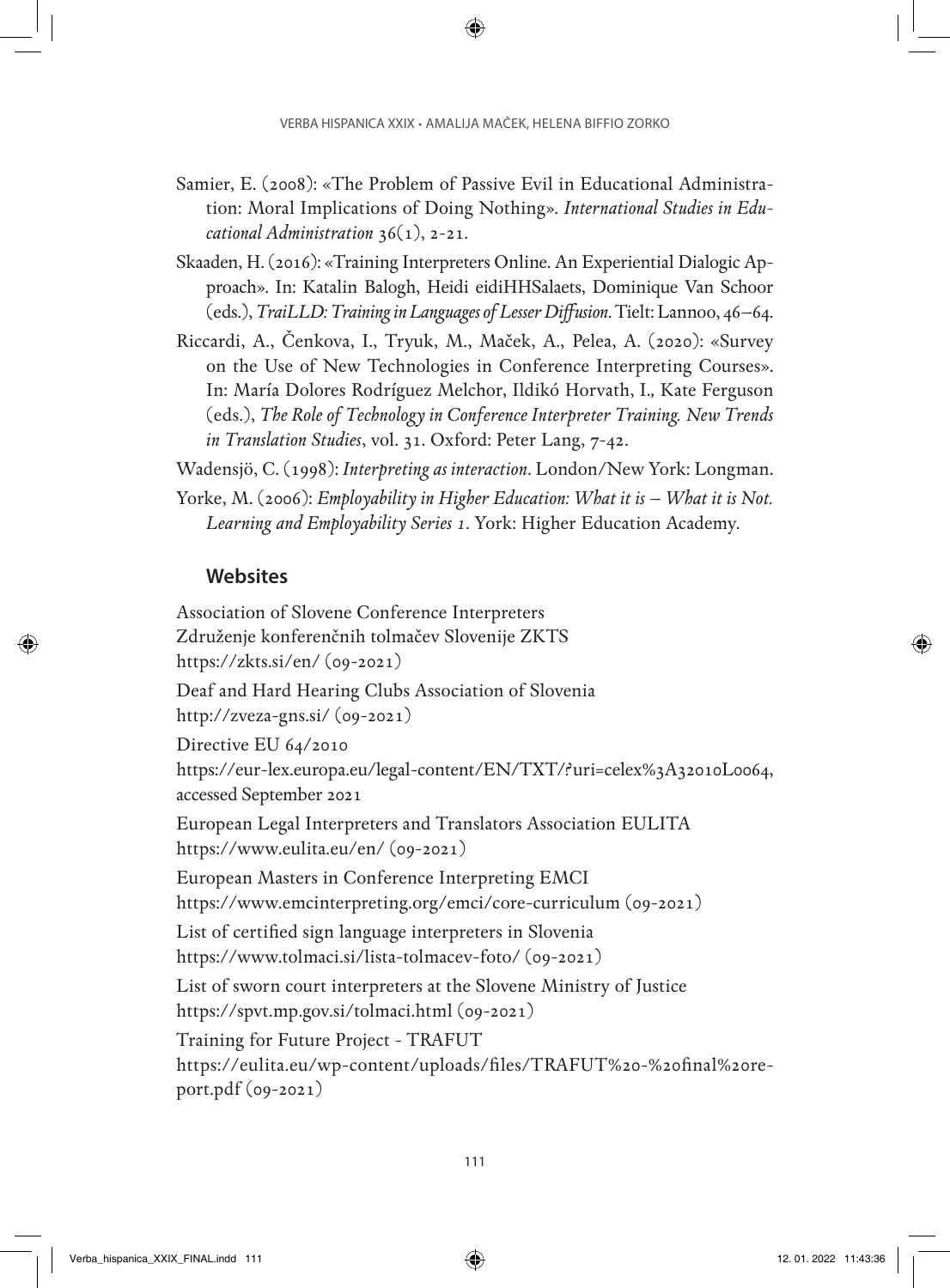Training in Languages of Lesser Diffusion Project, TraiLLD [https://www.arts.kuleuven.be/english/rg\\_interpreting\\_studies/research](https://www.arts.kuleuven.be/english/rg_interpreting_studies/research-projects/trailld)[projects/trailld](https://www.arts.kuleuven.be/english/rg_interpreting_studies/research-projects/trailld) (09-2021)

TRAMIG project <https://tramig.eu/> (09-2021)

#### **Desafíos éticos de la formación de intérpretes en la Universidad de Ljubljana. La respuesta de la Facultad de Filosofiá y Letras a los cambios sociales**

**Palabras clave:** ética, cambios sociales, adaptación de programas de estudio, formación de intérpretes, interpretación a distancia

La sociedad moderna está cambiando y se está volviendo cada vez más multilingüe y multicultural. Hay una creciente necesidad de interpretación en contextos diversos y de idiomas que anteriormente se demandaban muy poco en Eslovenia (p. ej., el albanés, el árabe o el persa). Este artículo se basa en la premisa de que la educación superior se lleva a cabo de manera ética solo si responde a estos cambios formando, en la medida de lo posible, a los intérpretes en aquellos idiomas y ámbitos que la sociedad realmente necesita, asegurando el respeto a los Derechos Humanos en los procedimientos médico-sanitarios, las peticiones de asilo o los procesos judiciales. En el pasado, la formación de intérpretes en la Universidad de Ljubljana se limitaba a la interpretación de conferencias. Sin embargo, la Facultad de Filosofiá y Letras ha ido respondiendo a las nuevas necesidades con la organización de módulos educativos también para intérpretes que trabajan en procesos judiciales y en solicitudes de asilo, en la administración estatal y en la sanidad. Sigue haciendo esfuerzos para ampliar la gama de combinaciones de idiomas e incluir aquellos de menor difusión y ofrecer además una formación de calidad a los intérpretes de la lengua eslovena de signos. En el entorno académico constantemente nos enfrentamos también a dilemas éticos internos relacionados con métodos de evaluación, condiciones de inscripción y procesos de acreditación. Sin embargo, estos ralentizan notablemente la respuesta de la Facultad a las necesidades de la sociedad. A pesar de los numerosos desafíos administrativos, financieros y de recursos humanos, podríamos concluir que la Facultad de Filosofiá y Letras se compromete a realizar su mayor esfuerzo y responder con un alto nivel de conciencia a las exigencias de la cambiante profesión de la interpretación, que –debido al uso cada vez más frecuente de plataformas de interpretación– ha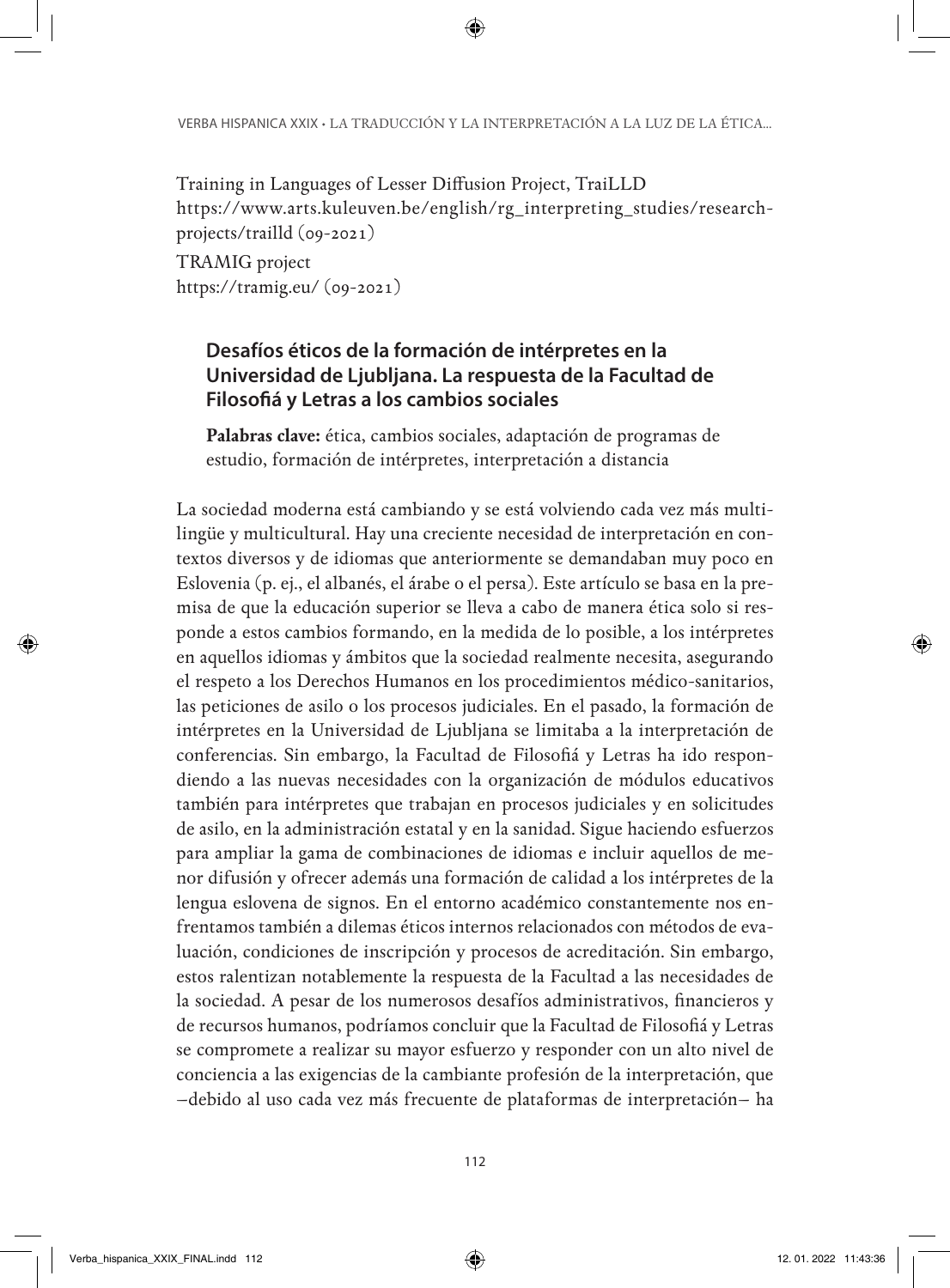experimentado el mayor salto desde la introducción de la interpretación simultánea. Todo esto solo puede lograrse en estrecha cooperación con todas las partes implicadas: asociaciones profesionales, formadores externos permanentes y autoridades estatales.

#### **Etični izzivi izobraževanja tolmačev na Univerzi v Ljubljani. Odzivi Filozofske Fakultete na družbene spremembe**

**Ključne besede**: etika, družbene spremembe, prilagajanje študijskih programov, izobraževanje tolmačev, tolmačenje na daljavo

Sodobna družba se spreminja ter postaja vse bolj večjezična in večkulturna. Vse več je potrebe po tolmačenju v različnih kontekstih ter iz jezikov, ki so bili v Sloveniji nekdaj le redko zastopani (albanski, arabski in perzijski jezik). Prispevek temelji na predpostavki, da lahko visoko šolstvo deluje etično le, če se po svojih zmožnostih odziva na te spremembe ter izobražuje tudi tolmače za jezike in področja, ki jih družba potrebuje, s čimer zagotavlja spoštovanje človekovih pravic v zdravstvu, sodstvu in postopkih za pridobitev mednarodne zaščite. V preteklosti je bilo izobraževanje tolmačev na Univerzi v Ljubljani osredotočeno na konferenčno tolmačenje, v luči sprememb pa se je Filozofska fakulteta odzvala na nove potrebe in pripravila izobraževalne module tudi za tolmače v sodnih in azilnih postopkih, v državnih organih ter v zdravstvu. Prizadeva si, da bi nabor jezikov razširila na doslej v Sloveniji manj razširjene jezike ter omogočila kakovostno izobraževanje tudi tolmačem za slovenski znakovni jezik. V akademskem okolju se vseskozi srečujemo tudi z etičnimi vprašanji, povezanimi z ocenjevanjem, vpisnimi pogoji in postopki akreditiranja novih programov. Vendar pa predvsem ti dolgotrajni administrativni postopki pogosto otežujejo hiter odziv na potrebe v družbi. Lahko sklenemo, da se Filozofska fakulteta kljub administrativnim, finančnim in kadrovskim izzivom po najboljših močeh in z visoko stopnjo osveščenosti odziva na spremembe v tolmaškem poklicu, ki je s prehodom na spletne platforme doživel največji preskok od uvedbe simultanega tolmačenja. Vse to pa je mogoče le v tesnem sodelovanju z vsemi deležniki: s stanovskimi združenji, dolgoletnimi zunanjimi sodelavci in državnimi organi.